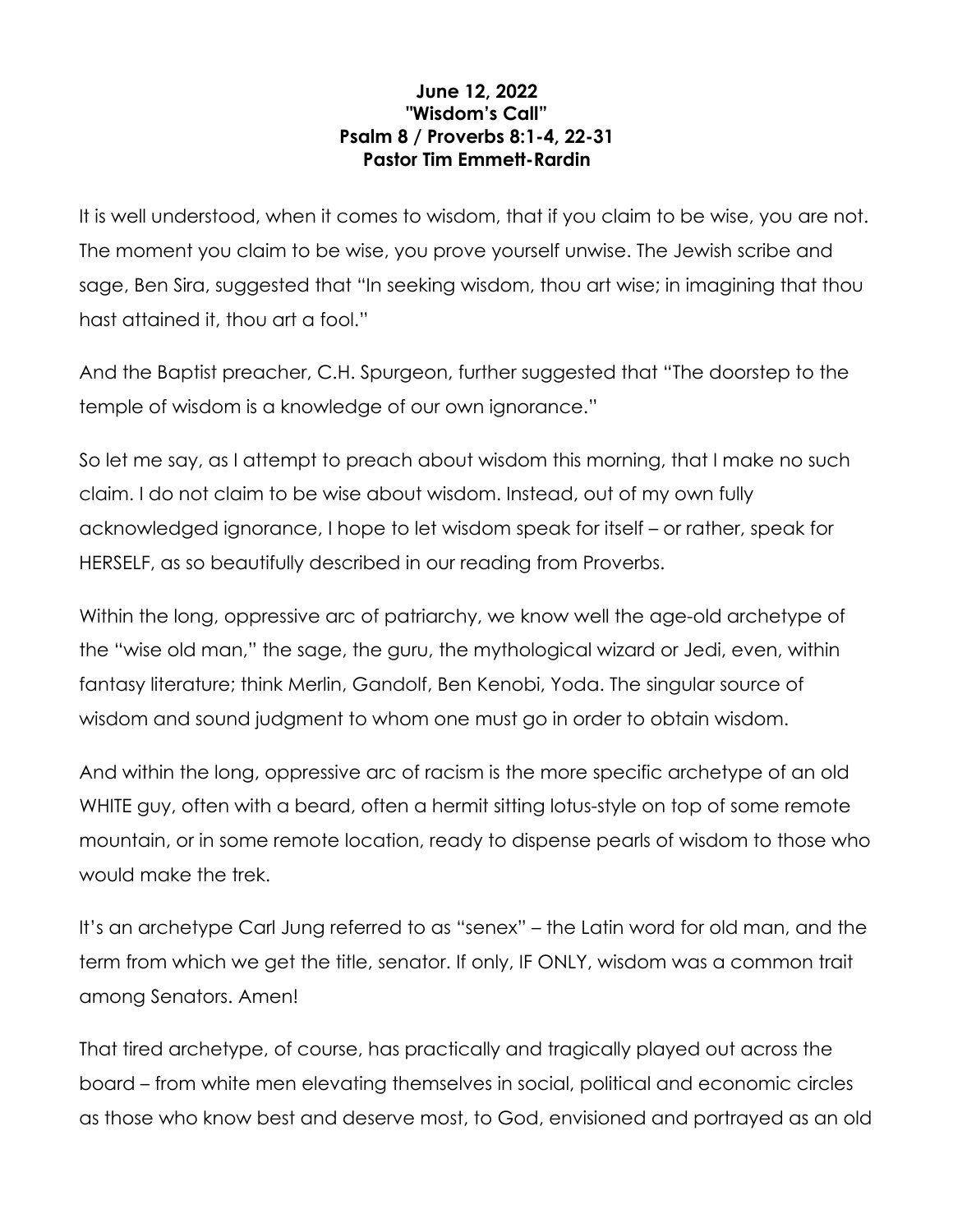white guy, and yes, with a beard, somewhere up there, out there, far from here. Such limited theological imagination boxes in a divine presence that is inherently mysterious and ultimately beyond our knowing.

And let's be honest, this pervasive male image of God, historically emphasized to the virtual exclusion of any other images, is the mistaken legacy of mostly old, white, male theologians. But we might take heart in the poetic advice of architect, mathematician and poet, Piet Hein, that the "road to wisdom" is to "err and err and err again / But less and less and less."

Here's to learning from ours and others' mistakes. Authentic spirituality resists dogmatism. Theology is fluid. God is still speaking.

So onto Proverbs then, among the Bible's wisdom literature. And onto this, frankly, refreshing description found in Proverbs, and in Apocryphal books like Sirach and the Wisdom of Solomon, of Wisdom personified as a woman.

Lady Wisdom – *chokhmah* in Hebrew, *sophia* in Greek. A powerful and intimate expression and embodiment of Divine presence and activity in the world. The Divine feminine present from the very beginning – as Sarah just read for us, created "at the beginning of God's work, the first of God's acts of long ago … before the beginning of the earth."

This poetic portrayal of Wisdom very much resonates with the concept of "Logos," the Word, described in the first chapter of John's gospel: "In the beginning was the Word, and the Word was with God, and the Word was God." And it also resonates with John's description of the Holy Spirit, the Spirit of Pentecost as we celebrated last week, as the "Spirit of truth" and the One "who will guide you into all the truth."

Wisdom personified as a woman is a manifestation of Divine presence and activity that invites us, continually, to broaden and deepen our understanding of God and who God is and the ways God works in the world. That invites us into deeper, more intimate relationship with God.

2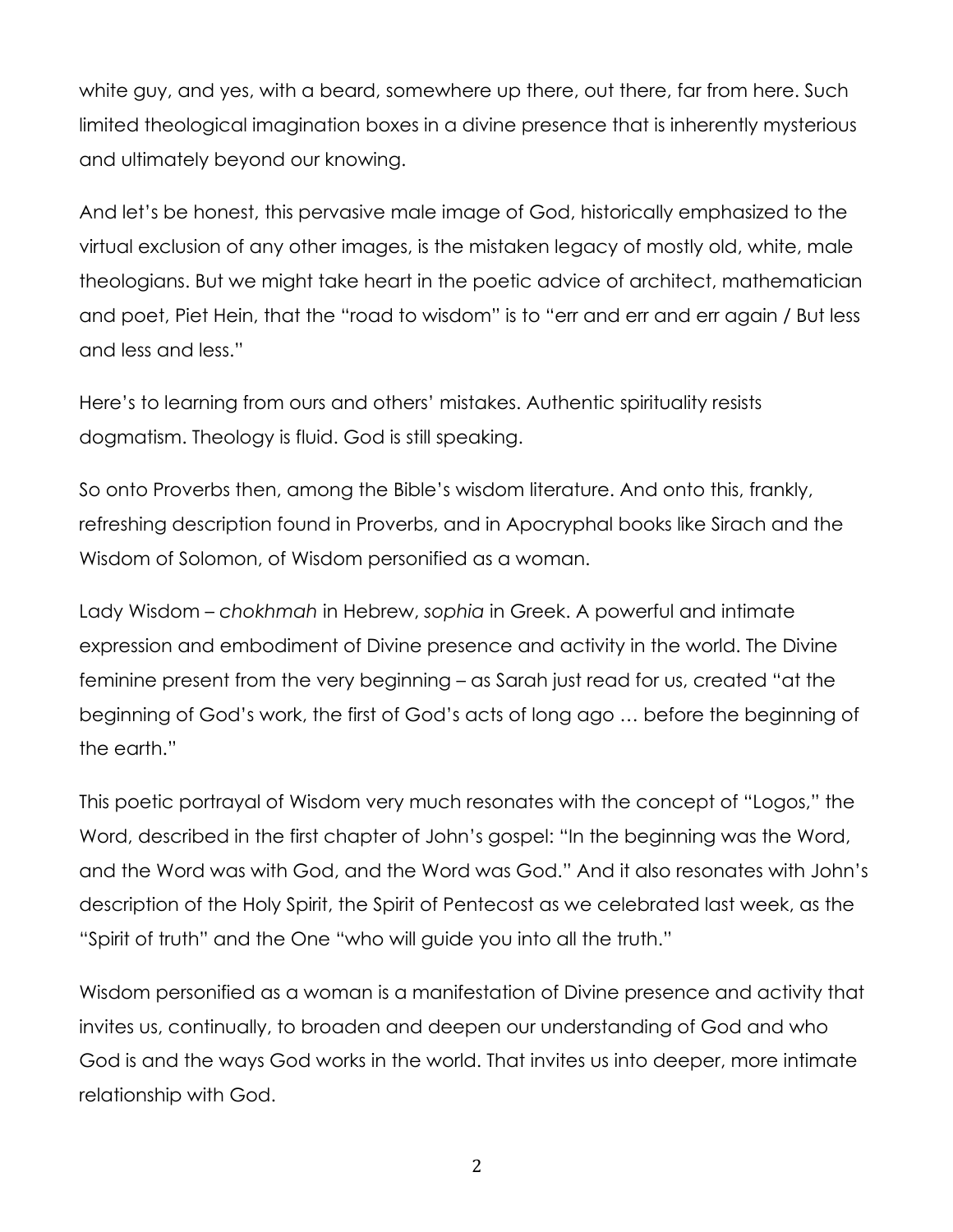Some of you are familiar with the efforts of many within Christian and other faith traditions who have worked for decades to unearth different images and names for the Divine – including, I'm proud to say, former pastors here at Calvary who were very much on the forefront of that movement. Those who have worked to lift up images of the Divine feminine in the context of exclusively male images of God. And who have been met, as you can well imagine, by strong resistance.

But we stand on their shoulders, celebrating both an inclusive and expansive understanding of God, of the Divine within and beyond each of us. The God who resists our attempts to box God in.

That's why we have long been committed at Calvary to the use of inclusive and sometimes expansive language for God in worship, to avoid narrowing our shared view of God. To avoid putting false limits on the Divine Mystery.

As trail-blazing feminist theologian Elizabeth Johnson wrote in her classic book, *She Who Is*, almost 30 years ago now, "No language about God will ever be fully adequate to the burning mystery which it signifies. But a more inclusive way of speaking can come about that bears the ancient wisdom with a new justice."

The archetype of the wise old man has been damaging enough, but so, I think, is the related implication that wisdom is somehow remote. Inaccessible. Available only to a learned few, or only with age. That's not to say that wisdom comes quickly or easily, that it doesn't require lived experience and learning.

But it does come, as Proverbs also reminds us again and again if you read through all 31 chapters, it does come to those who earnestly and humbly seek it. Who seek HER, even above and before all else. Wisdom is MOST important. The foundation.

Proverbs 24:3: "By wisdom a house is built, and by understanding it is established …"

Or as the book of Sirach also says, "Come to Wisdom with all your soul, and keep her ways with all your might. Search out and seek, and she will become known to you, and

3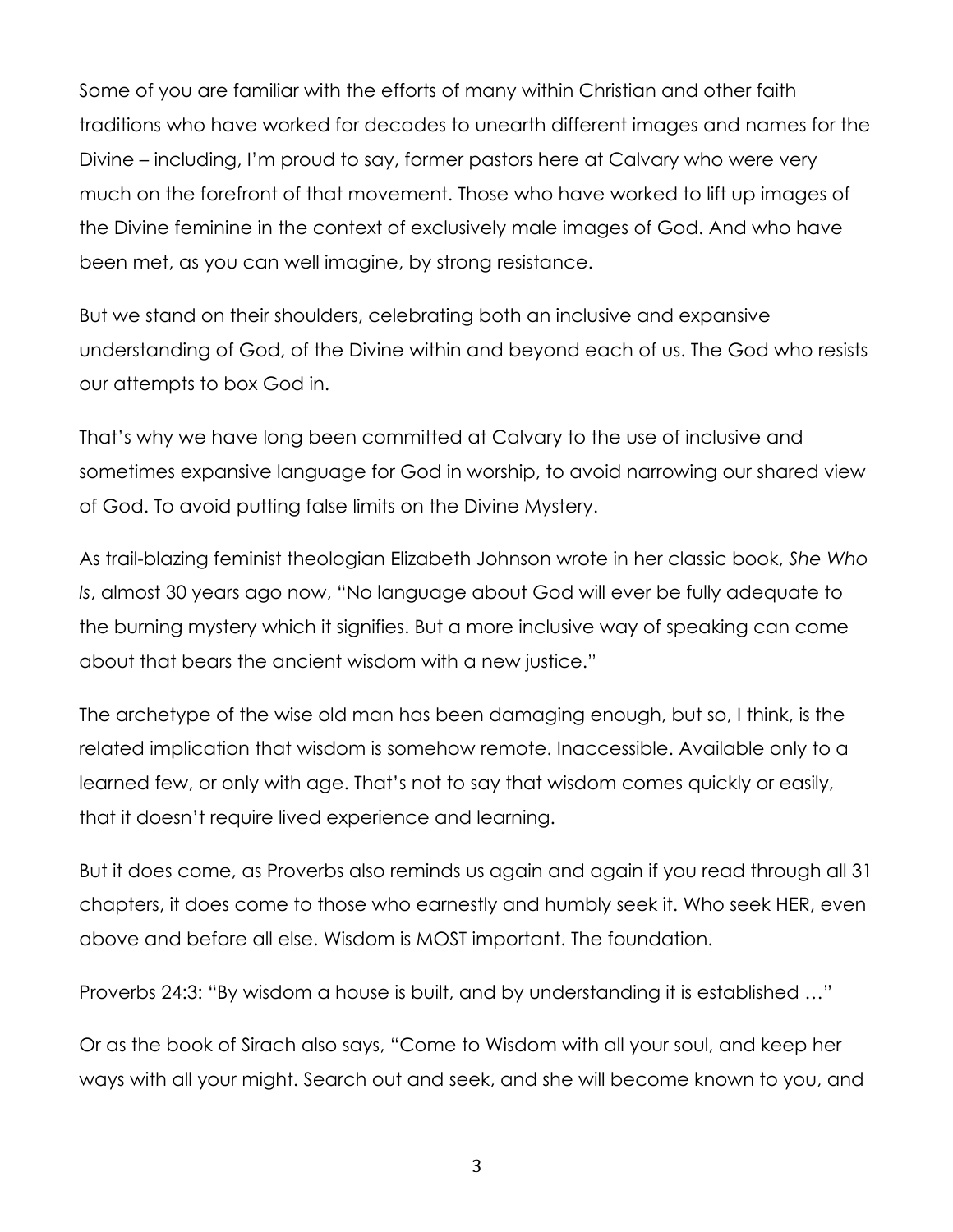when you get hold of her, do not let her go. For at last you will find the rest she gives, and she will be changed into joy for you."

And to be clear, if we are to believe and take to heart our reading this morning, Wisdom is not hiding! SHE is not hiding. She is not shy.

"Does not wisdom call, and does not understanding raise her voice? On the heights, beside the way, at the crossroads she takes her stand; beside the gates in front of the town, at the entrance of the portals she cries out: 'To you, O people, I call, and my cry is to all that live.'"

And earlier in Proverbs we hear, "Wisdom cries out in the street; in the squares she raises her voice. At the busiest corner she cries out; at the entrance of the city gates she speaks …"

Wisdom, in fact, is found in the very places where she's needed most – on the heights, on the street, at the crossroads, on the busiest corners. Picture her with a megaphone, not alone on some remote mountain but among the crowds, leading the resistance, the revolution.

The Divine Wisdom is ours, offering life to all of us who live, if only we will humbly seek her, open ourselves to her. If only we will slow down enough to listen and love. To pay attention. To acknowledge our own ignorance and limitation. To acknowledge mistakes and missteps. To risk honest, thoughtful questions of ourselves and each other. To seek our own and each other's good, not just with our heads but with our hearts, from which –Proverbs also reminds us – "flow the springs of life."

To dig deeper, beyond our tendency toward reactionary, superficial engagement with the people and the world around us. Beyond our tendency to build walls instead of bridges.

"A questioning (man)" – a questioning person – "is halfway to being wise," says the Irish proverb. **So honor the questions.**

4